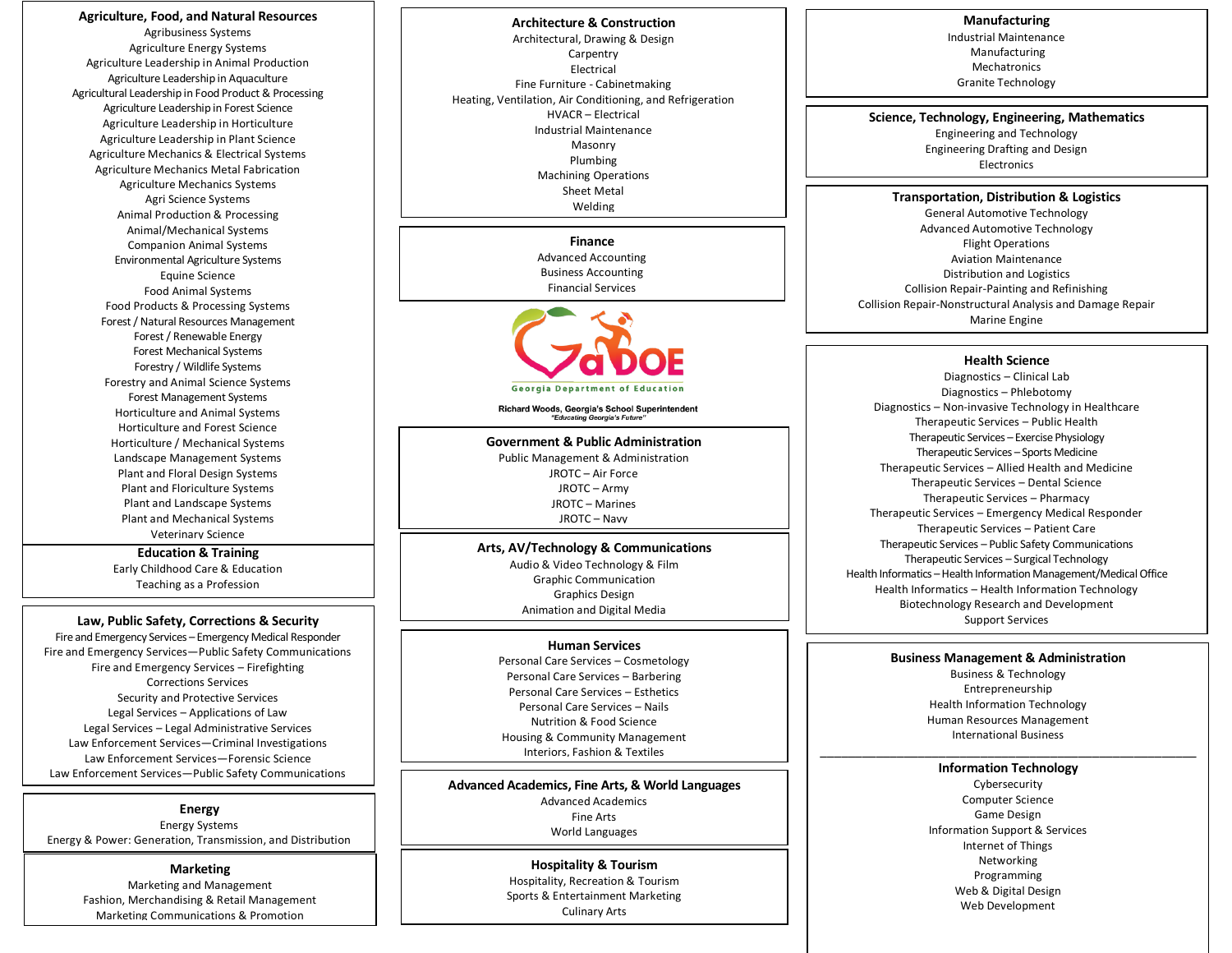# **Agriculture, Food, and Natural Resources**

| <b>Animal Science</b>                                |                                                      |                                                      |
|------------------------------------------------------|------------------------------------------------------|------------------------------------------------------|
| <b>Animal Production &amp; Processing Pathway</b>    | Animal / Mechanical Systems Pathway                  | <b>Agriculture Leadership in Animal Production</b>   |
| · 02.47100 - Basic Agricultural Science              | · 02.47100 - Basic Agricultural Science              | Pathway                                              |
| .01.43200 - Agricultural Animal Production and       | · 01.42100 - Agricultural Mechanics Technology       | · 02.47100 - Basic Agricultural Science              |
| Management                                           | · 01.43200 - Agricultural Animal Production and      | · 02.42100 - Animal Science Technology/Biotechnology |
| .02.43200 - Agriculture Meat and Dairy Product       | Management                                           | • 01.41200 - Agribusiness Management and Leadership  |
| Processing                                           |                                                      |                                                      |
| <b>Companion Animal Systems Pathway</b>              | <b>Veterinary Science Pathway</b>                    | <b>Equine Science Pathway</b>                        |
| · 02.47100 - Basic Agricultural Science              | · 02.47100 - Basic Agricultural Science              | · 02.47100 - Basic Agricultural Science              |
| · 02.42100 - Animal Science Technology/Biotechnology | · 02.42100 - Animal Science Technology/Biotechnology | · 02.42100 - Animal Science Technology/Biotechnology |
| • 02.42300 - Small Animal Care                       | • 02.42400 - Veterinary Science                      | · 02.42200 - Equine Science                          |
| <b>Food Animal Systems Pathway</b>                   |                                                      |                                                      |
| · 02.47100 - Basic Agricultural Science              |                                                      |                                                      |
| · 02.42100 - Animal Science Technology/Biotechnology |                                                      |                                                      |
| .01.43200 - Agricultural Animal Production and       |                                                      |                                                      |
| Management                                           |                                                      |                                                      |
|                                                      | <b>Forestry/Natural Resources</b>                    |                                                      |
|                                                      |                                                      |                                                      |
| <b>Forest/Renewable Energy Pathway</b>               | Agriculture Leadership in Aquaculture Pathway        | <b>Forest Mechanical Systems Pathway</b>             |
| · 02.47100 - Basic Agricultural Science              | · 02.47100 - Basic Agricultural Science              | · 02.47100 - Basic Agricultural Science              |
| · 03.45100 - Forest Science                          | · 01.41200 - Agribusiness Management and Leadership  | · 03.45100 - Forest Science I                        |
| .03.47100 - Introduction to Renewable Energy         | · 03.43100 - Aquaculture                             | · 01.42100 - Agricultural Mechanics Technology I     |
| Agriculture Leadership in Forest Science Pathway     | <b>Forest / Natural Resources Management Pathway</b> | <b>Forest Management Systems Pathway</b>             |
| · 02.47100 - Basic Agricultural Science              | · 02.47100 - Basic Agricultural Science              | · 02.47100 - Basic Agricultural Science              |
| · 01.41200 - Agribusiness Management and Leadership  | · 03.45100 - Forest Science I                        | · 03.45100 - Forest Science I                        |
| · 03.45100 - Forest Science                          | · 03.41100 - Natural Resources Management            | · 03.45200 - Forestry Science II                     |
| <b>Forestry / Wildlife Systems Pathway</b>           | <b>Environmental Agriculture Systems Pathway</b>     |                                                      |
| · 02.47100 - Basic Agricultural Science              | · 02.47100 - Basic Agricultural Science              |                                                      |
| · 03.45100 - Forest Science                          | .03.42200 - Environmental Science and Stewardship    |                                                      |
| · 03.45300 - Wildlife Management                     | · 03.46100 - Sustainable Agriculture                 |                                                      |
|                                                      | <b>Plant Science/Horticulture</b>                    |                                                      |
| Horticulture/ Mechanical Systems Pathway             | <b>Plant/ Mechanical Systems Pathway</b>             | Agriculture Leadership in Plant Science Pathway      |
| · 02.47100 - Basic Agricultural Science              | · 02.47100 - Basic Agricultural Science              | · 02.47100 - Basic Agricultural Science              |
| · 01.42100 - Agricultural Mechanics Technology I     | · 01.42100 - Agricultural Mechanics Technology       | .02.44100 - Plant Science and Biotechnology          |

Georgia Department of Education February 25, 2019 All Rights Reserved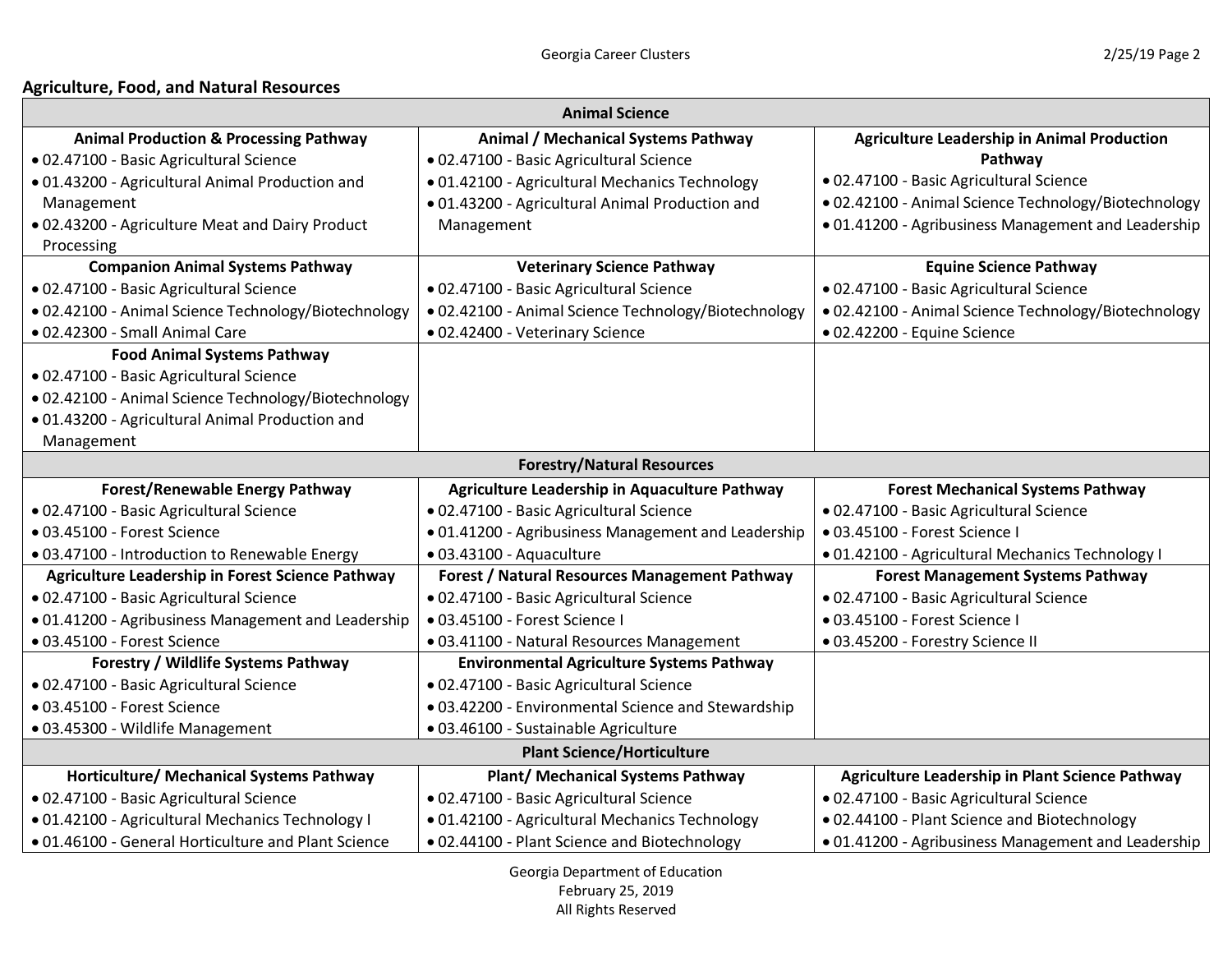| Agriculture Leadership in Horticulture Pathway               | Landscape Management Systems Pathway                           | <b>Plant and Floral Design Systems Pathway</b>      |
|--------------------------------------------------------------|----------------------------------------------------------------|-----------------------------------------------------|
| · 02.47100 - Basic Agricultural Science                      | · 02.47100 - Basic Agricultural Science                        | · 02.47100 - Basic Agricultural Science             |
| · 01.46100 - General Horticulture and Plant Science          | • 01.46100 - General Horticulture and Plant Science            | .01.46100 - General Horticulture and Plant Science  |
| .01.41200 - Agribusiness Management and Leadership           | • 01.46500 - Turf Production and Management                    | .01.46600 - Floral Design and Management            |
| <b>Plant and Landscape Systems Pathway</b>                   | <b>Plant and Floriculture Systems Pathway</b>                  |                                                     |
| · 02.47100 - Basic Agricultural Science                      | · 02.47100 - Basic Agricultural Science                        |                                                     |
| · 01.46100 - General Horticulture and Plant Science          | .01.46100 - General Horticulture and Plant Science             |                                                     |
| · 01.47000 - Nursery and Landscape                           | .01.46200 - Floriculture Production and Management             |                                                     |
|                                                              | <b>Agricultural Mechanics</b>                                  |                                                     |
| <b>Agricultural Mechanics and Electrical Systems Pathway</b> | <b>Agricultural Mechanics and Metal Fabrications</b>           | <b>Agriculture Energy Systems Pathway</b>           |
| · 02.47100 - Basic Agricultural Science                      | Pathway                                                        | · 02.47100 - Basic Agricultural Science             |
| · 01.42100 - Agricultural Mechanics Technology I             | · 02.47100 - Basic Agricultural Science                        | · 03.47100 - Introduction to Renewable Energy       |
| .01.42600 - Agricultural Electricity and Electrical          | · 01.42100 - Agricultural Mechanics Technology I               | · 03.46200 - Renewable Fuel Production              |
| Controls                                                     | · 01.42400 - Agricultural Metals Fabrication                   |                                                     |
| <b>Agricultural Mechanics Systems Pathway</b>                |                                                                |                                                     |
| · 02.47100 - Basic Agricultural Science                      |                                                                |                                                     |
| · 01.42100 - Agricultural Mechanics Technology I             |                                                                |                                                     |
| · 01.42200 - Agricultural Mechanics Technology II            |                                                                |                                                     |
|                                                              |                                                                |                                                     |
|                                                              | <b>Food Science</b>                                            |                                                     |
| <b>Food Products and Processing Systems Pathway</b>          | <b>Agriculture Leadership in Food Product &amp; Processing</b> |                                                     |
| · 02.47100 - Basic Agricultural Science                      | Pathway                                                        |                                                     |
| .01.44100 - Agricultural Food Products and                   | · 02.47100 - Basic Agricultural Science                        |                                                     |
| Processing, Operations and Management                        | · 01.41200 - Agribusiness Management and Leadership            |                                                     |
| .02.43200 - Agriculture Meat and Dairy Product               | .02.43200 - Agriculture Meat and Dairy Product                 |                                                     |
| Processing                                                   | Processing                                                     |                                                     |
|                                                              | <b>Diversified Agriculture</b>                                 |                                                     |
| <b>Horticulture and Forest Science Pathway</b>               | <b>Horticulture and Animal Science Pathway</b>                 | <b>Forestry &amp; Animal Science Pathway</b>        |
| · 02.47100 - Basic Agricultural Science                      | · 02.47100 - Basic Agricultural Science                        | · 02.47100 - Basic Agricultural Science             |
| · 01.46100 - General Horticulture and Plant Science          | · 01.46100 - General Horticulture and Plant Science            | · 03.45100 - Forest Science                         |
| · 03.45100 - Forest Science                                  | · 02.42100 - Animal Science Technology/Biotechnology           | .02.42100 - Animal Science Technology/Biotechnology |
| <b>Agribusiness Systems Pathway</b>                          | <b>Agriscience Systems Pathway</b>                             |                                                     |
| · 02.47100 - Basic Agricultural Science                      | · 02.47100 - Basic Agricultural Science                        |                                                     |
| .01.41200 - Agribusiness Management and Leadership           | · 02.42100 - Animal Science Technology/Biotechnology           |                                                     |
| · 01.41300 - Marketing Agricultural Products &               | .02.44100 - Plant Science and Biotechnology                    |                                                     |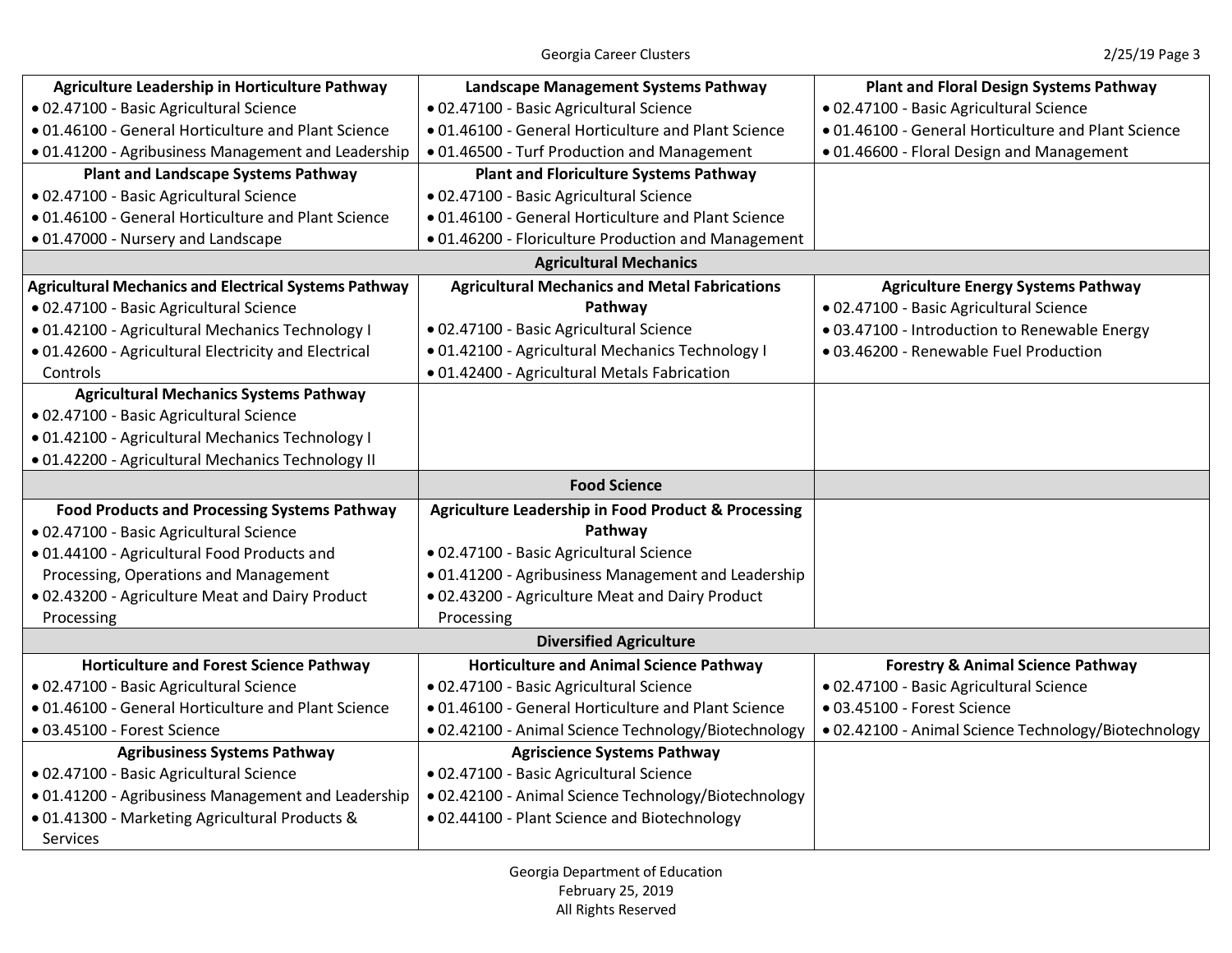# **Architecture and Construction**

| <b>Architectural Drawing and Design Pathway</b>     | <b>Carpentry Pathway</b>                            | <b>Masonry Pathway</b>                              |
|-----------------------------------------------------|-----------------------------------------------------|-----------------------------------------------------|
| • 48.54100 - Introduction to Drafting and Design    | • 46.54500 - Industry Fundamentals and Occupational | • 46.54500 - Industry Fundamentals and Occupational |
| . 48.54500 - Architectural Drawing and Design I     | Safety                                              | Safety                                              |
| • 48.54600 - Architectural Drawing and Design II    | • 46.54600 - Introduction to Construction           | • 46.54600 - Introduction to Construction           |
|                                                     | • 46.55000 - Carpentry I                            | • 46.57000 - Masonry I                              |
| <b>Plumbing Pathway</b>                             | <b>Electrical Pathway</b>                           | <b>Machining Operations Pathway</b>                 |
| • 46.54500 - Industry Fundamentals and Occupational | • 46.54500 - Industry Fundamentals and Occupational | • 46.54500 - Industry Fundamentals and Occupational |
| Safety                                              | Safety                                              | Safety                                              |
| • 46.54600 - Introduction to Construction           | • 46.54600 - Introduction to Construction           | • 48.58100 - Introduction to Metals                 |
| • 46.58000 - Plumbing I                             | • 46.56000 - Electrical I                           | · 48.59000 - Machining Operations I                 |
| <b>Welding Pathway</b>                              | <b>Sheet Metal Pathway</b>                          | Heating, Ventilation, Air Conditioning and          |
| • 46.54500 - Industry Fundamentals and Occupational | • 46.54500 - Industry Fundamentals and Occupational | <b>Refrigeration Pathway</b>                        |
| Safety                                              | Safety                                              | • 46.54500 - Industry Fundamentals and Occupational |
| • 48.58100 - Introduction to Metals                 | • 48.58100 - Introduction to Metals                 | Safety                                              |
| • 48.55100 - Welding I                              | • 48.58200 - Sheet Metal I                          | • 47.41400 - Introduction to HVACR Systems          |
|                                                     |                                                     | • 47.41500 - Heating, Ventilation, Air Conditioning |
|                                                     |                                                     | and Refrigeration                                   |
| <b>HVACR Electrical Pathway</b>                     | <b>Fine Furniture - Cabinetmaking Pathway</b>       | <b>Industrial Maintenance Pathway</b>               |
| • 46.54500 - Industry Fundamentals and Occupational | • 46.45400 - Fine Furniture/Cabinetmaking I         | • 46.41000 - Industrial Mechanics                   |
| Safety                                              | • 46.45500 - Fine Furniture/Cabinetmaking II        | • 46.42000 - Fluid Power and Piping Systems         |
| • 47.41400 - Introduction to HVACR Systems          | • 46.45600 - Fine Furniture/Cabinetmaking III       | • 46.43000 - Electrical Motor Control               |
| • 47.41600 - Low Voltage Electrical                 |                                                     |                                                     |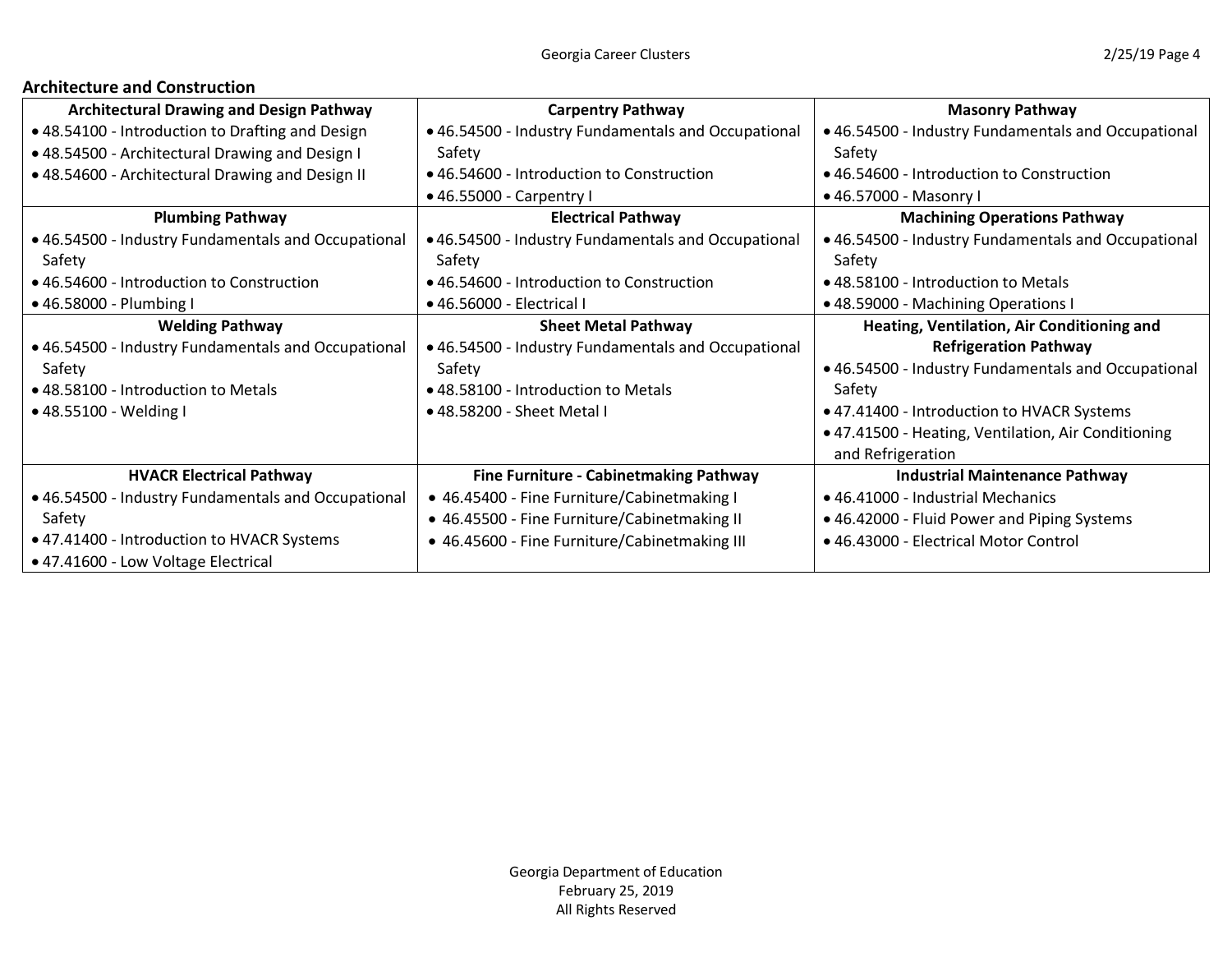# **Arts, A/V Technology, & Communications**

| <b>Audio-Video Technology and Film Pathway</b>       | <b>Graphic Communication Pathway</b>             | <b>Graphic Design Pathway</b>                    |
|------------------------------------------------------|--------------------------------------------------|--------------------------------------------------|
| • 10.51810 - Audio and Video Technology and Film     | • 48.56100 - Introduction to Graphics and Design | • 48.56100 - Introduction to Graphics and Design |
| . 10.51910 - Audio-Video Technology and Film II      | • 48.56200 - Graphic Design and Production       | • 48.56200 - Graphic Design and Production       |
| . 10.52010 - Audio-Video Technology and Film III OR  | • 48.57000 - Advanced Graphic Output Processes   | • 48.52800 - Advanced Graphic Design             |
| • 10.51410 - Broadcast/Video Production Applications |                                                  |                                                  |
| <b>Animation and Digital Media Pathway</b>           |                                                  |                                                  |
| • 48.42100 - Introduction to Digital Media           |                                                  |                                                  |
| • 48.42200 - Principles and Concepts of Animation    |                                                  |                                                  |
| • 48.42300 - Advanced Animation, Game and App        |                                                  |                                                  |
| Design                                               |                                                  |                                                  |
| • 48.42400 - Animation Internship/Capstone           |                                                  |                                                  |

### **Business Management & Administration**

| <b>Business and Technology Pathway</b>              | <b>Entrepreneurship Pathway</b>                      | <b>Health Information Technology Pathway</b>    |
|-----------------------------------------------------|------------------------------------------------------|-------------------------------------------------|
| .07.44130 - Introduction to Business and Technology | • 07.44130 - Introduction to Business and Technology | • 25.52100 - Introduction to Healthcare Science |
| • 07.44100 - Business and Technology                | • 06.41500 - Legal Environment of Business           | • 25.49500- Essentials of Health Information    |
| • 07.45100 - Business Communications                | • 06.41610 - Entrepreneurship                        | Technology                                      |
|                                                     |                                                      | • 25.49600 - Applications of Health Information |
|                                                     |                                                      | Technology                                      |
|                                                     |                                                      |                                                 |
| Human Resources Management Pathway                  | <b>International Business</b>                        |                                                 |
| .07.44130 - Introduction to Business and Technology | •07.43200 – Intro to International Business          |                                                 |
| • 06.41500 - Legal Environment of Business          | ● 07.44200 - Global Awareness and Cultural           |                                                 |
| · 06.41800 - Human Resources Principles             | Competency                                           |                                                 |
|                                                     | •07.45200 - International Business Concepts          |                                                 |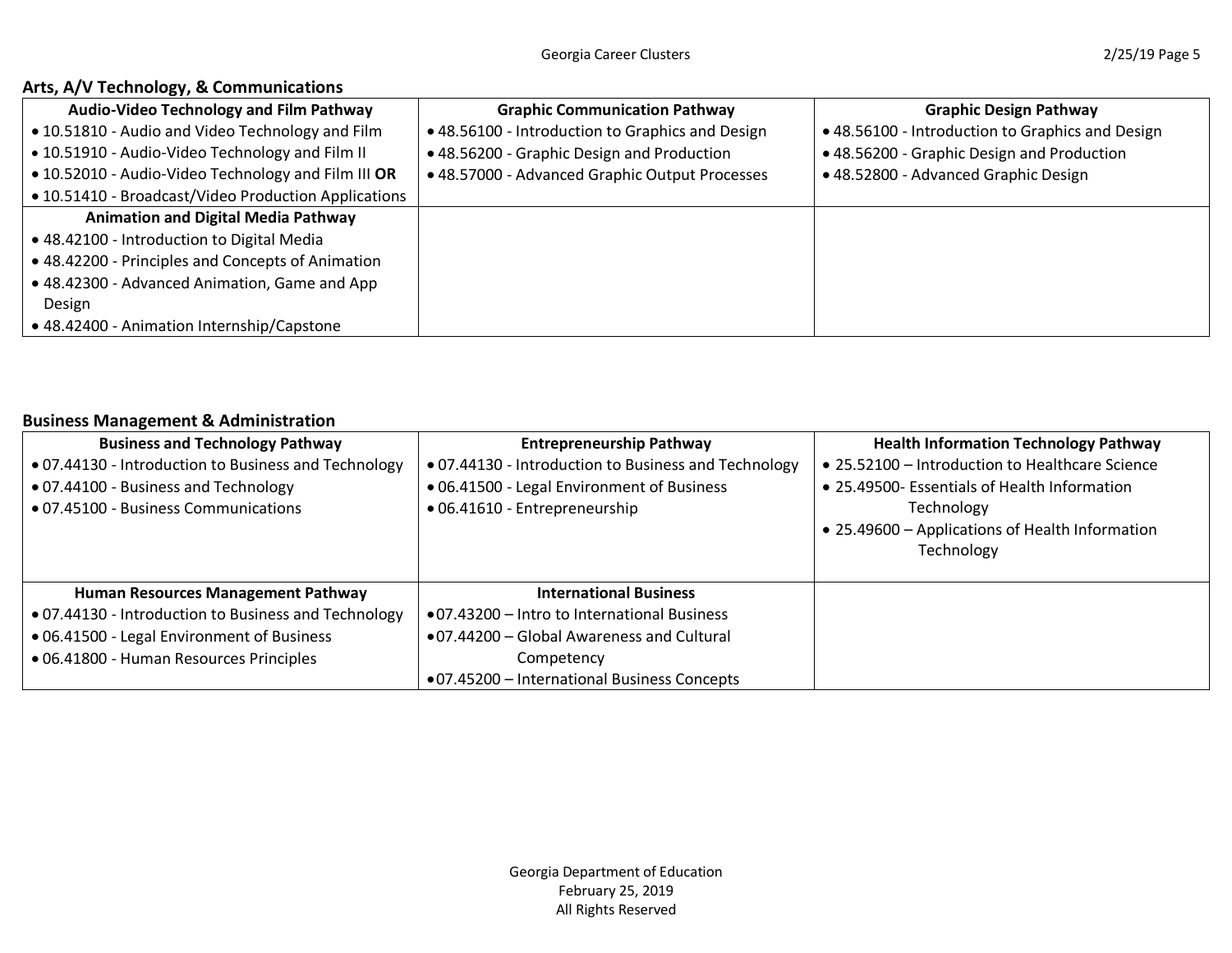# **Education and Training**

| <b>Early Childhood Care and Education I Pathway</b> | <b>Early Childhood Care and Education II Pathway</b>    | <b>Teaching as a Profession Pathway</b>               |
|-----------------------------------------------------|---------------------------------------------------------|-------------------------------------------------------|
| • 20.52810 - Early Childhood Education I            | 1 • 20.52810 - Early Childhood Education I              | <b>● 13.01100 - Examining the Teaching Profession</b> |
| • 20.42400 - Early Childhood Education II           | <b>● 20.42400 - Early Childhood Education II</b>        | • 13.01200 - Contemporary Issues In Education         |
| • 20.42500 - Early Childhood Education III          | <b>● 20.42600 - Early Childhood Education Practicum</b> | • 13.01300 - Teaching as a Profession Practicum       |

# **Energy**

| <b>Energy Systems Pathway</b>                                | Energy and Power: Generation, Transmission, and Distribution Pathway              |
|--------------------------------------------------------------|-----------------------------------------------------------------------------------|
| ● 49.53700 - Foundations of Energy Technologies              | ● 49.53700 - Foundations of Energy Technologies                                   |
| • 21.45100 - Energy and Power Technology                     | $\bullet$ 49.53800 - Energy and Power: Generation, Transmission, and Distribution |
| • 21.45700 - Appropriate and Alternative Energy Technologies | $\rightarrow$ 49.53900 - Energy Systems Applications                              |

### **Finance**

| <b>Advanced Accounting Pathway</b>                   | <b>Business Accounting Pathway</b>                   | <b>Financial Services Pathway</b>                    |
|------------------------------------------------------|------------------------------------------------------|------------------------------------------------------|
| • 07.44130 - Introduction to Business and Technology | • 07.44130 - Introduction to Business and Technology | • 07.44130 - Introduction to Business and Technology |
| • 07.41100 - Principles of Accounting I              | ● 07.42600 - Financial Literacy                      | ● 07.42600 - Financial Literacy                      |
| • 07.41200 - Principles of Accounting II             | • 07.41100 - Principles of Accounting I              | ∣ ● 07.43100 - Banking, Investing, and Insurance     |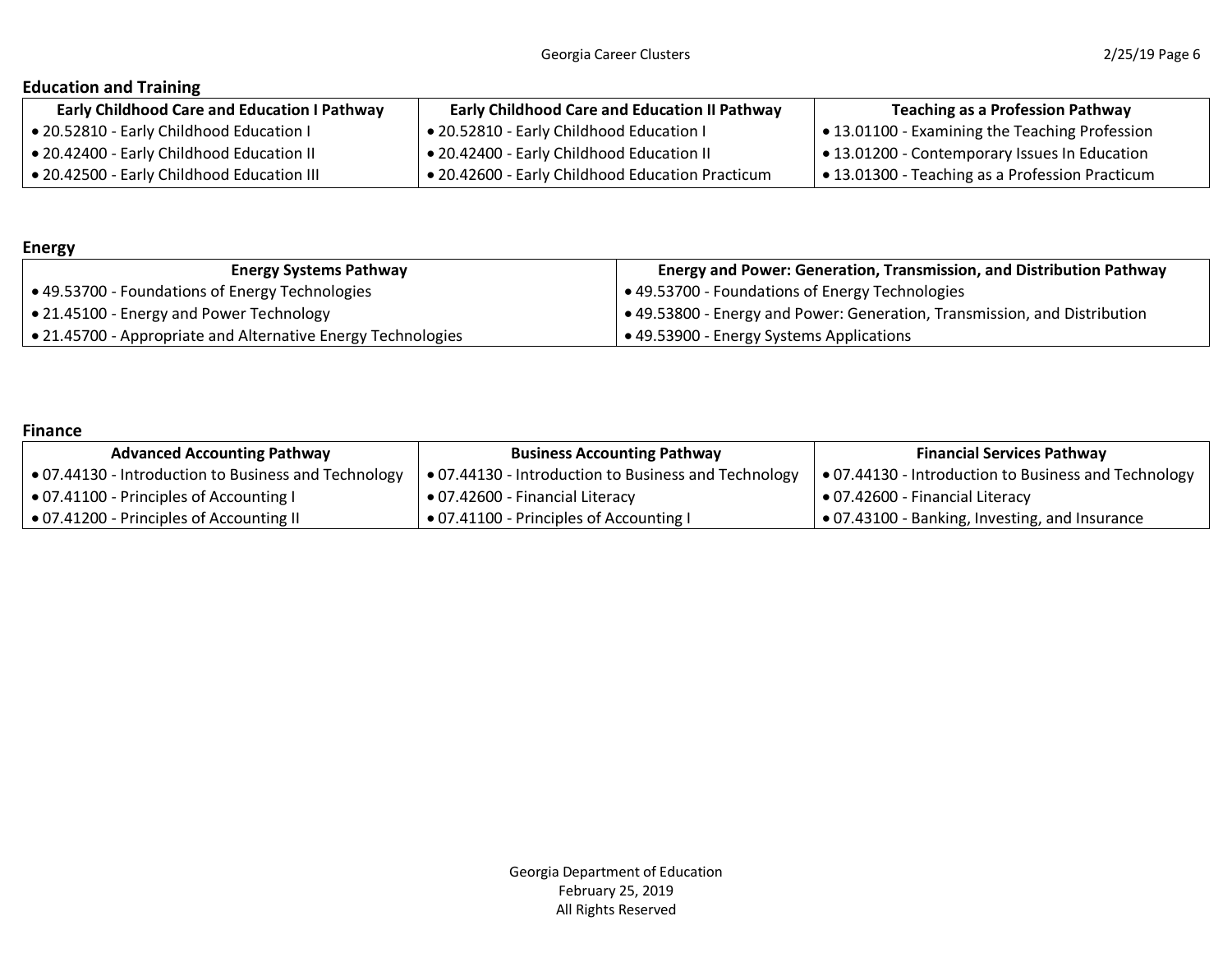# **Government and Public Administration**

| <b>Public Management and Administration Pathway</b>  | <b>JROTC - Army</b>                                         | <b>JROTC - Air Force</b>                         |
|------------------------------------------------------|-------------------------------------------------------------|--------------------------------------------------|
| • 29.41000 - Introduction to Government and Public   | . 28.03100 - JROTC Army Leadership Education 1              | •28.01100 - Aerospace Science Leadership 100     |
| Administration                                       | • 28.03110 - Army JROTC LET 1 Alpha                         | •28.01200 - Aerospace Science Leadership 200     |
| • 29.41100 - Government Public Administration: State | . 28.03120 - Army JROTC LET 1 Bravo                         | •28.01300 - Aerospace Science: Cultural Studies  |
| and Federal Issues                                   | . 28.03200 - JROTC Army Leadership Education 2              | •28.01400 - Aerospace Science: Leadership 300    |
| • 29.41200 - Government Public Administration: Local | · 28.03210 - Army JROTC LET 2 Alpha                         | •28.01500 - Aerospace Science: Space Exploration |
| and State Issues                                     | ● 28.03220 - Army JROTC LET 2 Bravo                         | •28.01600 - Aerospace Science: Leadership 400    |
|                                                      | . 28.03300 - JROTC Army Leadership Education 3              | .28.01700 - Aerospace Science: Aviation History  |
|                                                      | • 28.03310 - Army JROTC LET 3 Alpha                         | •28.01800 - Aerospace Science: Survival          |
|                                                      | • 28.03320 - Army JROTC LET 3 Bravo                         | .28.01900 - Aerospace Science: Honors Ground     |
|                                                      | . 28.03400 - JROTC Army Leadership Education 4              | School                                           |
|                                                      | • 28.03410 - Army JROTC LET 4 Alpha                         | •28.01910 - Aerospace Science: Flight Science    |
|                                                      | . 28.03420 - Army JROTC LET 4 Bravo                         | •28.09120 - Aerospace Science: Corps             |
|                                                      | . 28.03500 - JROTC Army Leadership Education 5              | Management                                       |
|                                                      | . 28.03600 - JROTC Army Leadership Education 6              | .28.01930 - Aerospace Science: Drill Only        |
|                                                      | . 28.03700 - JROTC Army Leadership Education 7              | •28.01940 - Aerospace Science: Senior Project    |
|                                                      | . 28.03800 - JROTC Army Leadership Education 8              |                                                  |
| <b>JROTC Marines</b>                                 | <b>JROTC - Navy</b>                                         |                                                  |
| • 28.04100 - MCJROTC Leadership Education I          | · 28.02100 - Naval Science I Cadet Field Manual             |                                                  |
| • 28.04200 - MCJROTC Leadership Education II         | • 28.02200 - Naval Science I Introduction to NJROTC         |                                                  |
| . 28.04300 - MCJROTC Leadership Education III        | • 28.02300 - Naval Science: Maritime History                |                                                  |
| • 28.04400 - MCJROTC Leadership Education IV         | • 28.02400 - Naval Science II Nautical Science              |                                                  |
| • 28.04500 - MCJROTC Leadership Education V          | • 28.02500 - Naval Science III Naval Knowledge              |                                                  |
| . 28.04600 - MCJROTC Leadership Education VI         | • 28.02600 - Naval Science III Naval Orientation and Skills |                                                  |
| . 28.04700 - MCJROTC Leadership Education VII        | . 28.02700 - Naval Science IV Naval Leadership and Ethics   |                                                  |
| . 28.04800 - MCJROTC Leadership Education VIII       | • 28.02800 - Naval Science IV Effective Communications      |                                                  |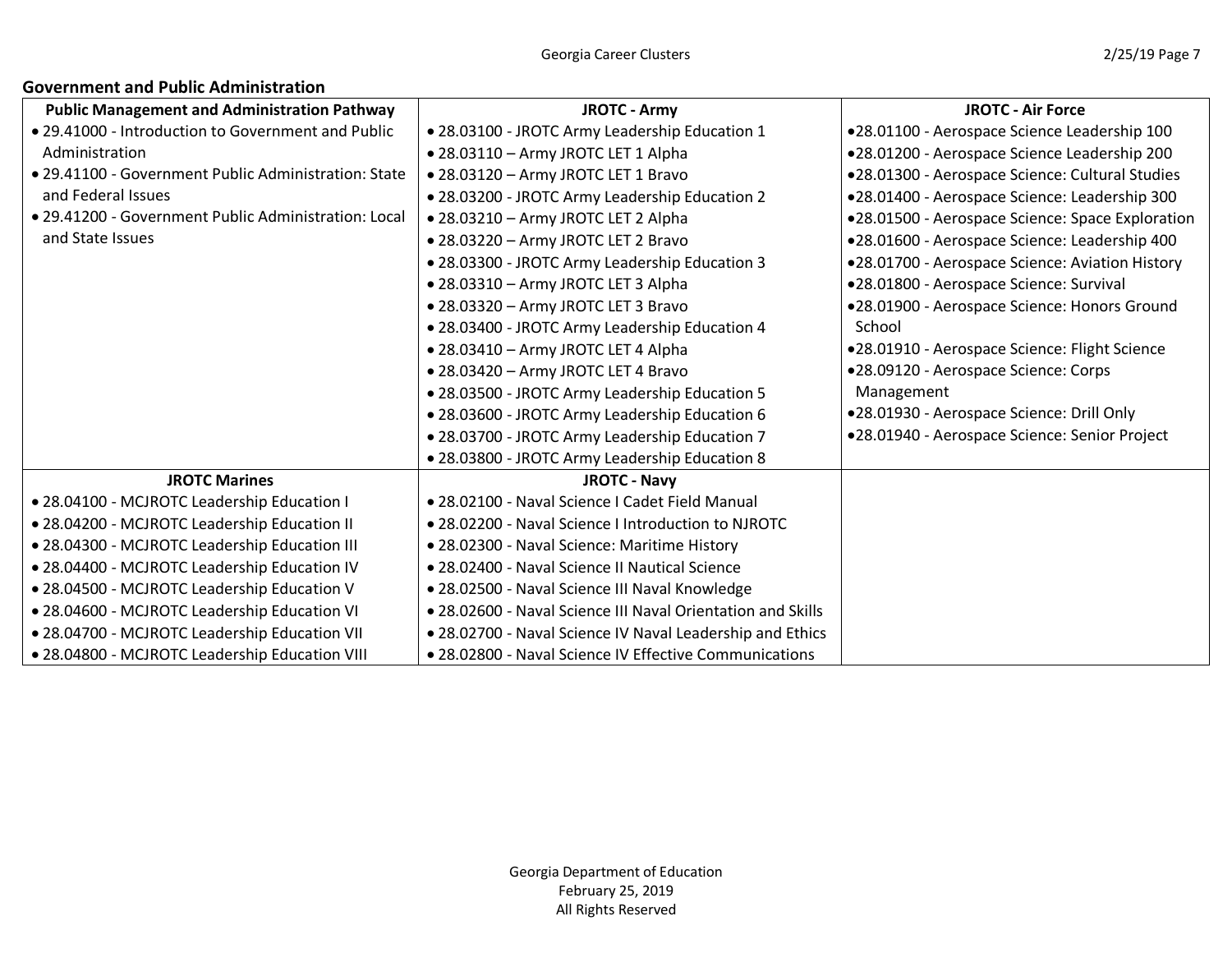### **Health Science**

| <b>Therapeutic Services / Pharmacy Pathway</b>             | Therapeutic Services / Dental Science Pathway           | <b>Therapeutic Services / Emergency Medical</b>       |
|------------------------------------------------------------|---------------------------------------------------------|-------------------------------------------------------|
| • 25.52100 - Introduction to Healthcare Science            | • 25.52100 - Introduction to Healthcare Science         | <b>Responder Pathway</b>                              |
| • 25.44000 - Essentials of Healthcare                      | • 25.48800 - Essentials of Dental Science               | • 25.52100 - Introduction to Healthcare Science       |
| • 25.45300 - Pharmacy Operations and Fundamentals          | • 25.48900 - Dental Science II                          | • 25.44000 - Essentials of Healthcare                 |
|                                                            |                                                         | · 25.45000 - Emergency Medical Responder              |
| <b>Therapeutic Services / Public Safety Communications</b> | Therapeutic Services / Exercise Physiology Pathway      | <b>Therapeutic Services / Sports Medicine Pathway</b> |
| Pathway                                                    | • 25.52100 - Introduction to Healthcare Science         | • 25.52100 - Introduction to Healthcare Science       |
| • 25.52100 - Introduction to Healthcare Science            | • 25.44000 - Essentials of Healthcare                   | • 25.44000 - Essentials of Healthcare                 |
| • 25.44000 - Essentials of Healthcare                      | • 25.45400 - Fundamentals of Exercise Physiology        | • 25.44600 - Sports Medicine                          |
| • 43.46200 - Public Safety Communications                  |                                                         |                                                       |
| Therapeutic Services / Public Health Pathway               | <b>Therapeutic Services / Patient Care Pathway</b>      | Therapeutic Services / Allied Health and Medicine     |
| • 25.52100 - Introduction to Healthcare Science            | • 25.52100 - Introduction to Healthcare Science         | Pathway                                               |
| • 25.44000 - Essentials of Healthcare                      | • 25.44000 - Essentials of Healthcare                   | • 25.52100 - Introduction to Healthcare Science       |
| • 25.45200 - Applications of Public Health                 | • 25.43600 - Patient Care Fundamentals                  | • 25.44000 - Essentials of Healthcare                 |
|                                                            |                                                         | • 25.43700 - Allied Health and Medicine               |
| Therapeutic Services / Surgical Technology Pathway         | Diagnostics / Phlebotomy Pathway                        | Diagnostics / Clinical Lab Pathway                    |
| • 25.52100 - Introduction to Healthcare Science            | • 25.52100 - Introduction to Healthcare Science         | • 25.52100 - Introduction to Healthcare Science       |
| • 25.44000 - Essentials of Healthcare                      | • 25.44000 - Essentials of Healthcare                   | • 25.44000 - Essentials of Healthcare                 |
| · 25.44700 - Surgical Technician I                         | • 25.57400 - Diagnostics Phlebotomy                     | · 25.57600 - Clinical Lab I                           |
| Diagnostics / Non-Invasive Technology in Healthcare        | <b>Health Informatics / Health Information</b>          | <b>Support Services Pathway</b>                       |
| Pathway                                                    | <b>Management / Medical Office Pathway</b>              | • 25.52100 - Introduction to Healthcare Science       |
| • 25.52100 - Introduction to Healthcare Science            | • 25.52100 - Introduction to Healthcare Science         | • 25.44000 - Essentials of Healthcare                 |
| • 25.44000 - Essentials of Healthcare                      | • 25.44000 - Essentials of Healthcare                   | • 25.44400 - Healthcare Support Services              |
| · 25.44500 - Non-Invasive Diagnostic Technology            | . 25.49700 - Health Information Management /            |                                                       |
|                                                            | <b>Medical Office</b>                                   |                                                       |
| <b>Biotechnology Research and Development Pathway</b>      | <b>Health Informatics/Health Information Technology</b> |                                                       |
| • 25.52100 - Introduction to Healthcare Science            | •25.52100 - Introduction to Healthcare Science          |                                                       |
| • 25.57000 - Essentials of Biotechnology                   | .25.49500-- Essentials of Health Information            |                                                       |
| • 25.56900 - Applications of Biotechnology                 | Technology                                              |                                                       |
|                                                            | •25.49600 - Applications of Health Information          |                                                       |
|                                                            | Technology                                              |                                                       |
|                                                            |                                                         |                                                       |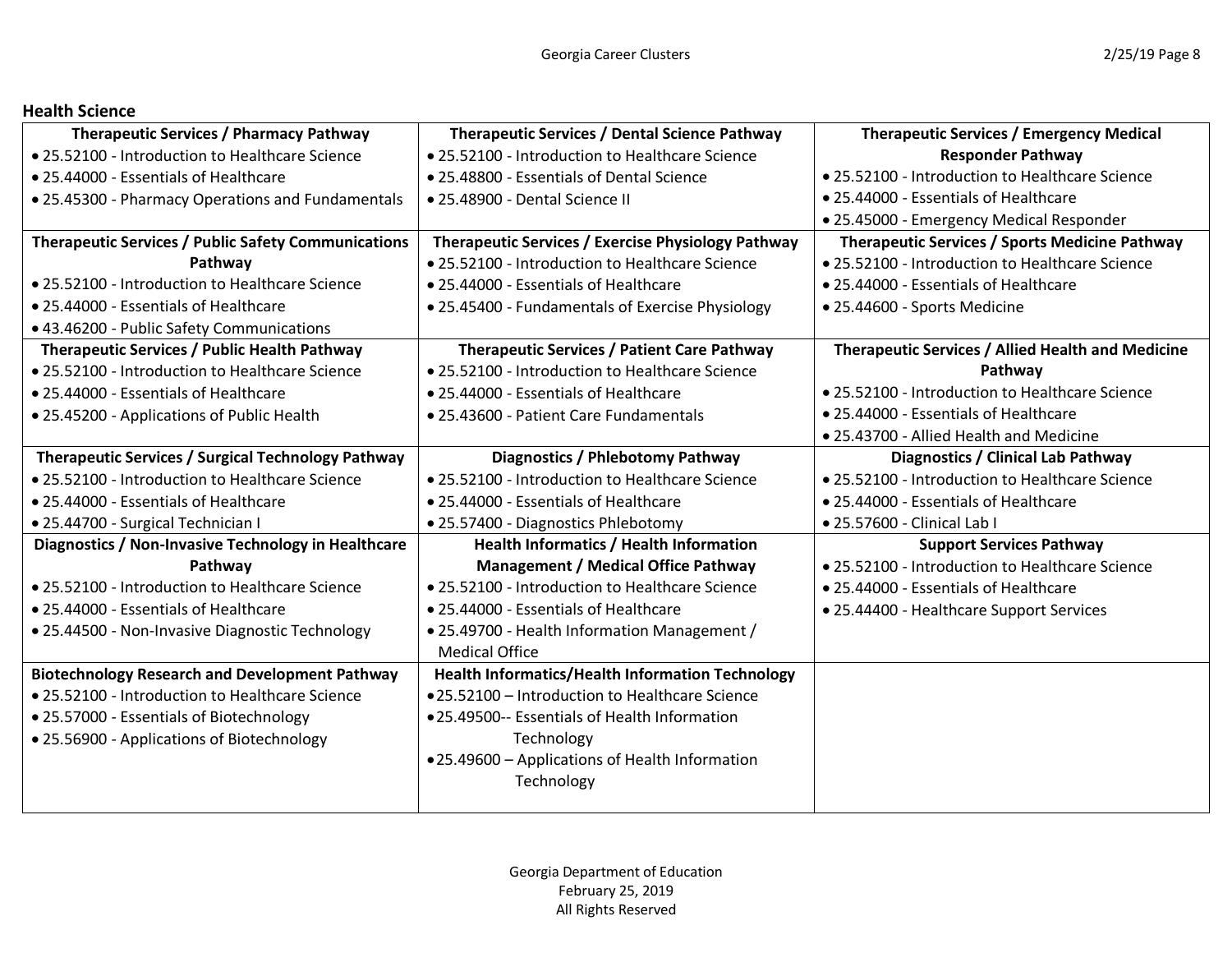# **Hospitality and Tourism**

| <b>Culinary Arts Pathway</b>               | <b>Hospitality, Recreation, and Tourism Pathway</b> | <b>Sports and Entertainment Marketing Pathway</b>     |
|--------------------------------------------|-----------------------------------------------------|-------------------------------------------------------|
| • 20.53100 - Introduction to Culinary Arts | • 08.47400 - Marketing Principles                   | • 08.47400 - Marketing Principles                     |
| • 20.53210 - Culinary Arts I               | • 08.45300 - Hospitality, Recreation and Tourism    | • 08.47800 - Introduction to Sports and Entertainment |
| • 20.53310 - Culinary Arts II              | Essentials                                          | Marketing                                             |
|                                            | • 08.45400 - Hospitality, Recreation and Tourism    | • 08.48500 - Advanced Sports and Entertainment        |
|                                            | Management                                          | Marketing                                             |

# **Human Services**

| <b>Food and Nutrition Pathway</b>                   | <b>Housing and Community Management Pathway</b>     | <b>Interiors, Fashion and Textiles Pathway</b>      |
|-----------------------------------------------------|-----------------------------------------------------|-----------------------------------------------------|
| • 20.41610 - Food, Nutrition and Wellness           | • 20.44000 - Introduction to Consumer Relations     | . 20.44100 - Foundations of Interior Design         |
| $\bullet$ 20.41400 - Food for Life                  | • 20.43200 - Housing and Community Management       | • 20.44500 - Fundamentals of Fashion                |
| $\bullet$ 20.41810 - Food Science                   | • 20.43300 - Managing Diverse Property Types        | • 20.44700 - Textile Science                        |
| <b>Personal Care Services - Cosmetology Pathway</b> | <b>Personal Care Services - Barbering Pathway</b>   | <b>Personal Care Services - Esthetics Pathway</b>   |
| • 12.54400 - Introduction to Personal Care Services | • 12.54400 - Introduction to Personal Care Services | • 12.54400 - Introduction to Personal Care Services |
| • 12.41000 - Cosmetology Services II                | • 12.42000 - Barbering II                           | • 12.43000 - Esthetics Services II                  |
| • 12.41100 - Cosmetology Services III               | • 12.42100 - Barbering III                          | • 12.43100 - Esthetics Services III                 |
| <b>Personal Care Services - Nails Pathway</b>       |                                                     |                                                     |
| • 12.54400 - Introduction to Personal Care Services |                                                     |                                                     |
| • 12.47000 - Nail Care Services II                  |                                                     |                                                     |
| • 12.47100 - Nail Care Services III                 |                                                     |                                                     |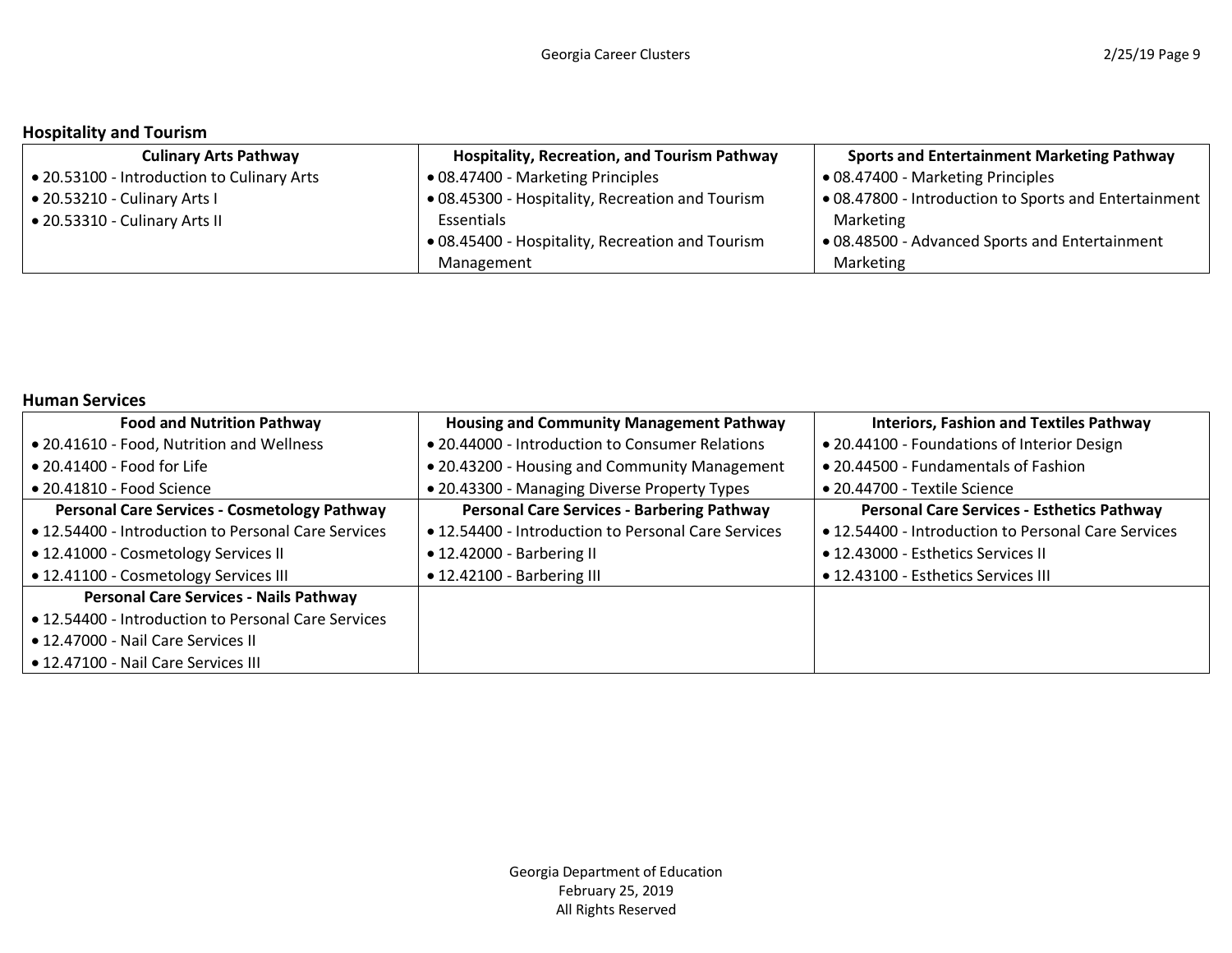# **Information Technology**

| Web and Digital Design Pathway                     | <b>Programming Pathway</b>                        | <b>Computer Science Pathway</b>                  |  |
|----------------------------------------------------|---------------------------------------------------|--------------------------------------------------|--|
| • 11.41500 - Introduction to Digital Technology    | • 11.41500 - Introduction to Digital Technology   | • 11.41500 - Introduction to Digital Technology  |  |
| · 11.45100 - Digital Design                        | • 11.47100 - Computer Science Principles OR       | • 11.47100 - Computer Science Principles OR      |  |
| • 11.45200 - Web Design                            | • 11.01900 - Advanced Placement Computer Science  | • 11.01900 - Advanced Placement Computer Science |  |
|                                                    | Principles                                        | Principles                                       |  |
|                                                    | • 11.47200 - Programming, Games, Apps and Society | • 11.01600 - Advanced Placement Computer Science |  |
| <b>Information Support and Services Pathway</b>    | <b>Networking Pathway</b>                         | <b>Cybersecurity Pathway</b>                     |  |
| • 11.41500 - Introduction to Digital Technology    | • 11.41500 - Introduction to Digital Technology   | • 11.41500 - Introduction to Digital Technology  |  |
| • 11.41400 - Information Technology Essentials     | • 11.46100 - Networking Fundamentals              | • 11.48100 - Introduction to Cybersecurity       |  |
| • 11.42000 - Information Technology Support        | • 11.46200 - Networking Systems and Support       | • 11.48200 - Advanced Cybersecurity              |  |
|                                                    |                                                   |                                                  |  |
| <b>Game Design Pathway</b>                         | <b>Internet of Things Pathway</b>                 | <b>Web Development Pathway</b>                   |  |
| • 11.41500 - Introduction to Digital Technology    | • 11.41500 - Introduction to Digital Technology   | • 11.41500 - Introduction to Digital Technology  |  |
| • 11.47100 - Computer Science Principles OR        | • 11.47100 - Computer Science Principles OR       | • 11.47100 - Computer Science Principles OR      |  |
| • 11.01900 - Advanced Placement Computer Science   | • 11.01900 - Advanced Placement Computer Science  | • 11.01900 - Advanced Placement Computer Science |  |
| Principles                                         | Principles                                        | Principles                                       |  |
| • 11.42900 - Game Design: Animation and Simulation | • 11.42700 - Embedded Computing                   | • 11.42500 - Web Development                     |  |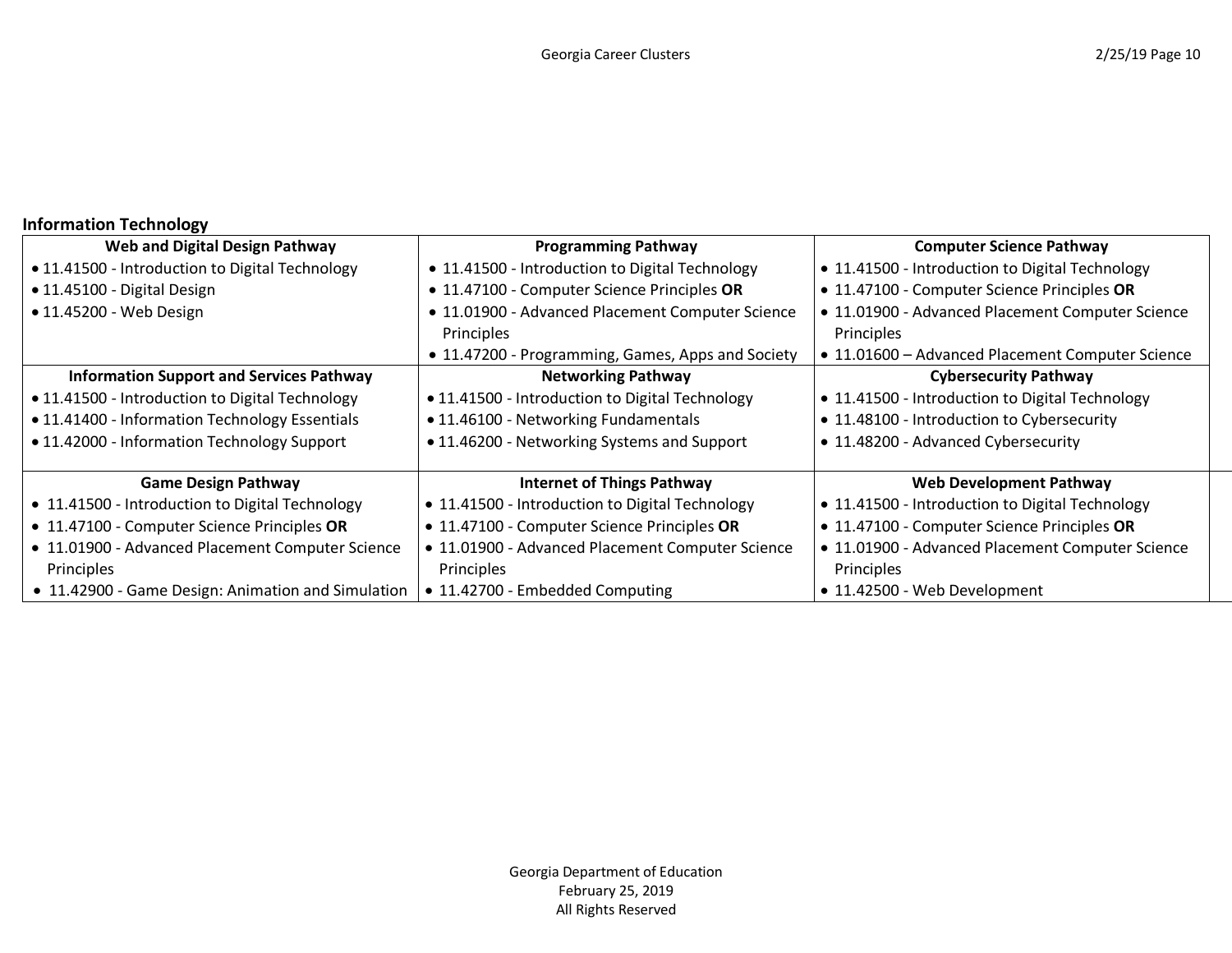| Law, Public Safety, Corrections, and Security |
|-----------------------------------------------|
|-----------------------------------------------|

| <b>Corrections Services Pathway</b>                    | Law Enforcement Services/Criminal Investigations      | Law Enforcement Services/Forensic Science Pathway      |
|--------------------------------------------------------|-------------------------------------------------------|--------------------------------------------------------|
| • 43.45000 - Introduction to Law, Public Safety,       | Pathway                                               | • 43.45000 - Introduction to Law, Public Safety,       |
| Corrections, and Security                              | • 43.45000 - Introduction to Law, Public Safety,      | Corrections, and Security                              |
| • 43.45100 - Criminal Justice Essentials               | Corrections, and Security                             | • 43.45100 - Criminal Justice Essentials               |
| • 43.45700 - Applications of Corrections               | · 43.45100 - Criminal Justice Essentials              | • 43.45200 - Forensic Science and Criminal             |
|                                                        | • 43.45300 - Criminal Investigations                  | Investigations                                         |
| Law Enforcement Services/Public Safety                 | <b>Security and Protective Services Pathway</b>       | Fire and Emergency Services / Emergency Medical        |
| <b>Communications Pathway</b>                          | •43.45000 - Introduction to Law, Public Safety,       | <b>Responder Pathway</b>                               |
| • 43.45000 - Introduction to Law, Public Safety,       | Corrections, and Security                             | • 43.45000 - Introduction to Law, Public Safety,       |
| Corrections, and Security                              | ●43.45100 - Criminal Justice Essentials               | Corrections, and Security                              |
| • 43.45100 - Criminal Justice Essentials               | •43.45800 - Security and Protective Services          | • 43.46000 - Essentials of Fire and Emergency Services |
| • 43.46200 - Public Safety Communications              |                                                       | • 25.45000 - Emergency Medical Responder               |
| Fire and Emergency Services / Public Safety            | Fire and Emergency Services / Firefighting Pathway    | Legal Services / Applications of the Law Pathway       |
| <b>Communications Pathway</b>                          | •43.45000 - Introduction to Law, Public Safety,       | • 43.45000 - Introduction to Law, Public Safety,       |
| • 43.45000 - Introduction to Law, Public Safety,       | Corrections, and Security                             | Corrections, and Security                              |
| Corrections, and Security                              | •43.46000 - Essentials of Fire and Emergency Services | • 43.45400 - Essentials of Legal Services              |
| • 43.46000 - Essentials of Fire and Emergency Services | •43.44000 - Applications of Firefighting              | • 43.45500 - Applications of Law                       |
| • 43.46200 - Public Safety Communications              |                                                       |                                                        |
| Legal Services / Legal Administrative Services Pathway |                                                       |                                                        |
| • 43.45000 - Introduction to Law, Public Safety,       |                                                       |                                                        |
| Corrections, and Security                              |                                                       |                                                        |
| • 43.45400 - Essentials of Legal Services              |                                                       |                                                        |
| • 43.45600 - Legal Administrative Services             |                                                       |                                                        |

# **Manufacturing**

| <b>Manufacturing Pathway</b>                                                                   | <b>Mechatronics Pathway</b>                                                   |  |
|------------------------------------------------------------------------------------------------|-------------------------------------------------------------------------------|--|
| • 21.44100 - Foundations of Manufacturing and Materials Science                                | • 21.46200 - Introduction to Mechatronics - DC Theory, Pneumatic Systems, and |  |
| • 21.44500 - Robotics and Automated Systems                                                    | Programmable Logic Controllers                                                |  |
| • 21.44400 - Production Enterprises                                                            | • 21.46300 - AC Theory, Electric Motors, and Hydraulic Systems                |  |
|                                                                                                | • 21.46400 - Semiconductors, Mechanical Systems, and Pump and Piping Systems  |  |
| <b>Granite Technology Pathway</b>                                                              | <b>Industrial Maintenance Pathway</b>                                         |  |
| • 47.45400 - Occupational Safety of Granite                                                    | • 46.41000 - Industrial Mechanics                                             |  |
| • 47.45500 - Introduction to Granite<br>• 46.42000 - Fluid Power and Piping Systems            |                                                                               |  |
| • 46.43000 - Electrical Motor Control<br>$\bullet$ 47.45600 - Applications in Granite Industry |                                                                               |  |